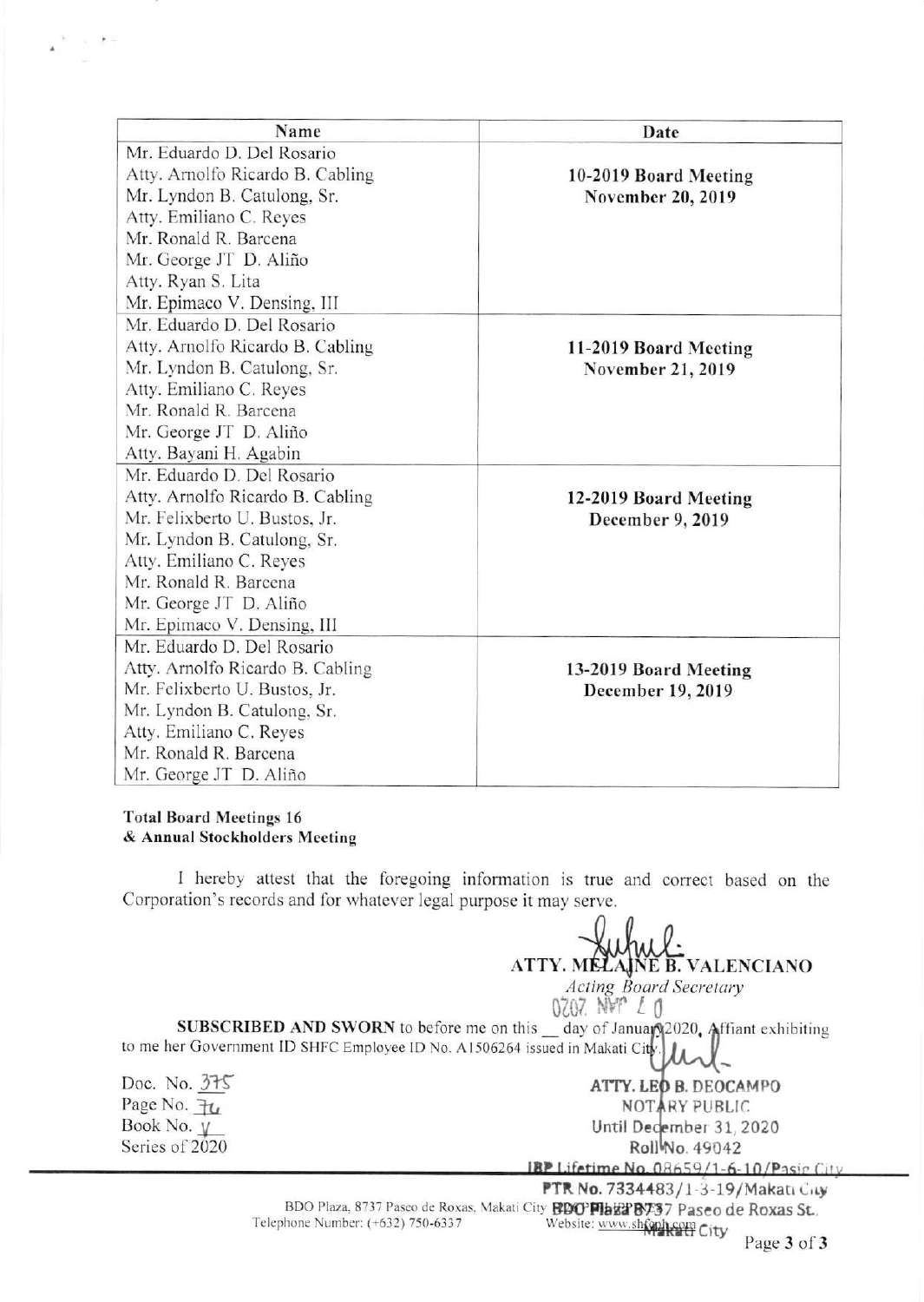| Name                                       | Date                                  |
|--------------------------------------------|---------------------------------------|
| Mr. Eduardo D. Del Rosario                 |                                       |
| Atty. Arnolfo Ricardo B. Cabling           | <b>Special Board Meeting</b>          |
| Mr. Felixberto U. Bustos, Jr.              | <b>July 23, 2019</b>                  |
| Mr. Lyndon B. Catulong, Sr.                |                                       |
| Atty. Emiliano C. Reyes                    |                                       |
| Mr. Ronald R. Barcena                      |                                       |
| Mr. Eduardo D. Del Rosario                 |                                       |
| Atty. Arnolfo Ricardo B. Cabling           | 06-2019 Board Meeting                 |
| Mr. Felixberto U. Bustos, Jr.              | <b>July 25, 2019</b>                  |
| Mr. Lyndon B. Catulong, Sr.                |                                       |
| Atty. Emiliano C. Reyes                    |                                       |
| Mr. Ronald R. Barcena                      |                                       |
| Mr. Eduardo D. Del Rosario                 |                                       |
| Atty. Arnolfo Ricardo B. Cabling           | 07-2019 Board Meeting                 |
| Mr. Felixberto U. Bustos, Jr.              | <b>August 16, 2019</b>                |
| Mr. Lyndon B. Catulong, Sr.                |                                       |
| Atty. Emiliano C. Reyes                    |                                       |
| Mr. Ronald R. Barcena                      |                                       |
| Atty. Ryan S. Lita                         |                                       |
| Atty. Bayani H. Agabin                     |                                       |
| Atty. Arnolfo Ricardo B. Cabling           |                                       |
| Mr. Felixberto U. Bustos, Jr.              | 2 <sup>nd</sup> Special Board Meeting |
| Mr. Lyndon B. Catulong, Sr.                | September 17, 2019                    |
| Atty. Emiliano C. Reyes                    |                                       |
| Mr. Ronald R. Barcena (Through Video Call) |                                       |
| Atty. Ryan S. Lita (Through Video Call)    |                                       |
| Mr. Eduardo D. Del Rosario                 |                                       |
| Atty. Arnolfo Ricardo B. Cabling           |                                       |
| Mr. Felixberto U. Bustos, Jr.              | 08-2019 Board Meeting                 |
| Mr. Lyndon B. Catulong, Sr.                | September 18, 2019                    |
| Atty. Emiliano C. Reyes                    |                                       |
| Mr. Ronald R. Barcena                      |                                       |
| Atty. Ryan S. Lita                         |                                       |
| Atty. Bayani H. Agabin                     |                                       |
| Atty. Arnolfo Ricardo B. Cabling           |                                       |
| Mr. Felixberto U. Bustos, Jr.              | 3rd Special Board Meeting             |
| Mr. Lyndon B. Catulong, Sr.                | October 22, 2019                      |
| Atty. Emiliano C. Reyes                    |                                       |
| Mr. Ronald R. Barcena                      |                                       |
| Atty. Ryan S. Lita (Through Video Call)    |                                       |
| Atty. Arnolfo Ricardo B. Cabling           |                                       |
| Mr. Felixberto U. Bustos, Jr.              | 09-2019 Board Meeting                 |
| Mr. Lyndon B. Catulong, Sr.                | October 23, 2019                      |
| Atty. Emiliano C. Reyes                    |                                       |
| Mr. Ronald R. Barcena                      |                                       |
| Atty. Ryan S. Lita                         |                                       |
| Mr. Epimaco V. Densing, III                |                                       |

 $\label{eq:10} \mathcal{F} = \frac{m_{\text{max}}}{\sqrt{2}} \left( \frac{1}{2} \mathcal{F} \right)^2 \frac{1}{\sqrt{2}}.$